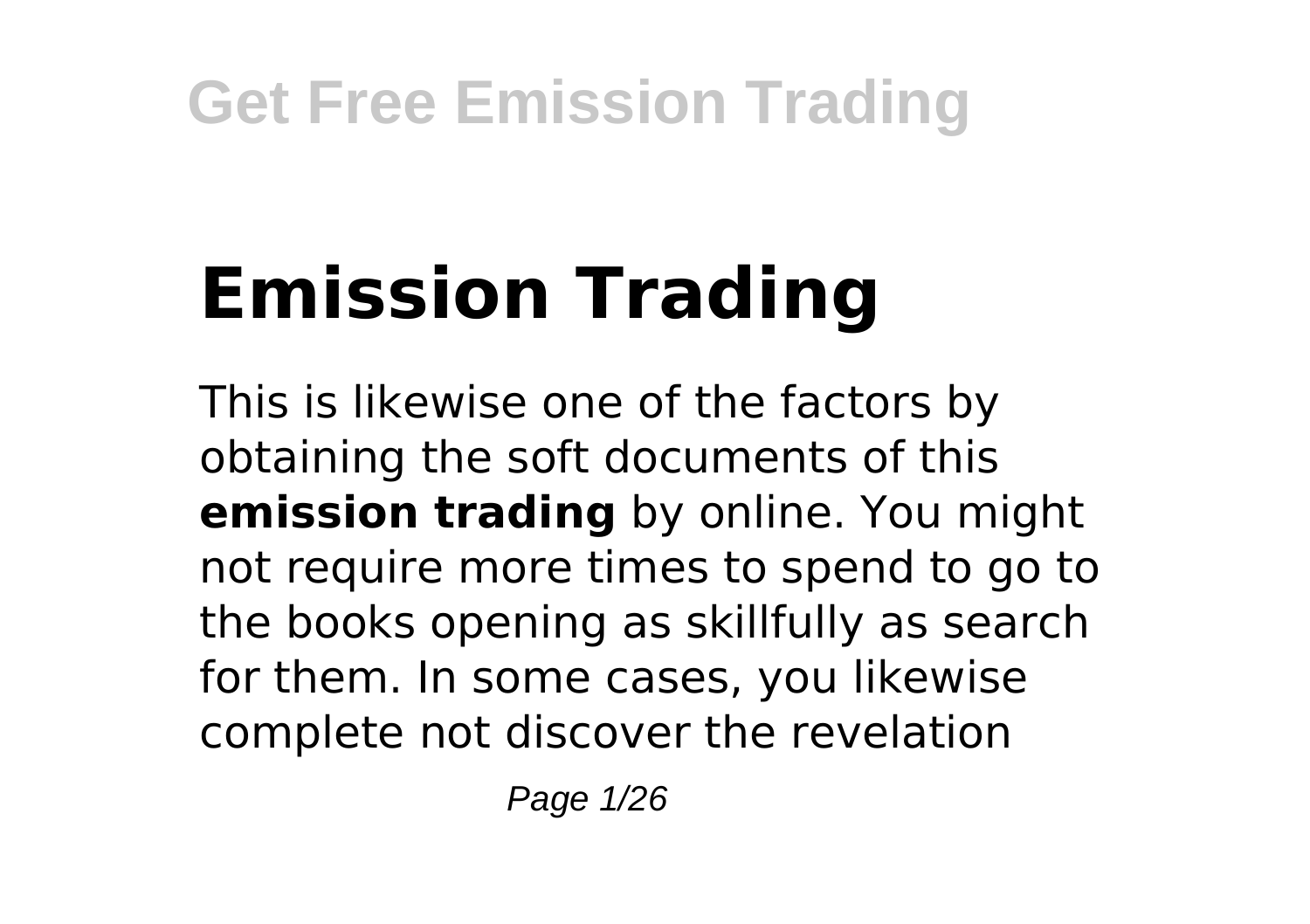emission trading that you are looking for. It will agreed squander the time.

However below, when you visit this web page, it will be in view of that entirely easy to acquire as with ease as download guide emission trading

It will not take on many get older as we

Page 2/26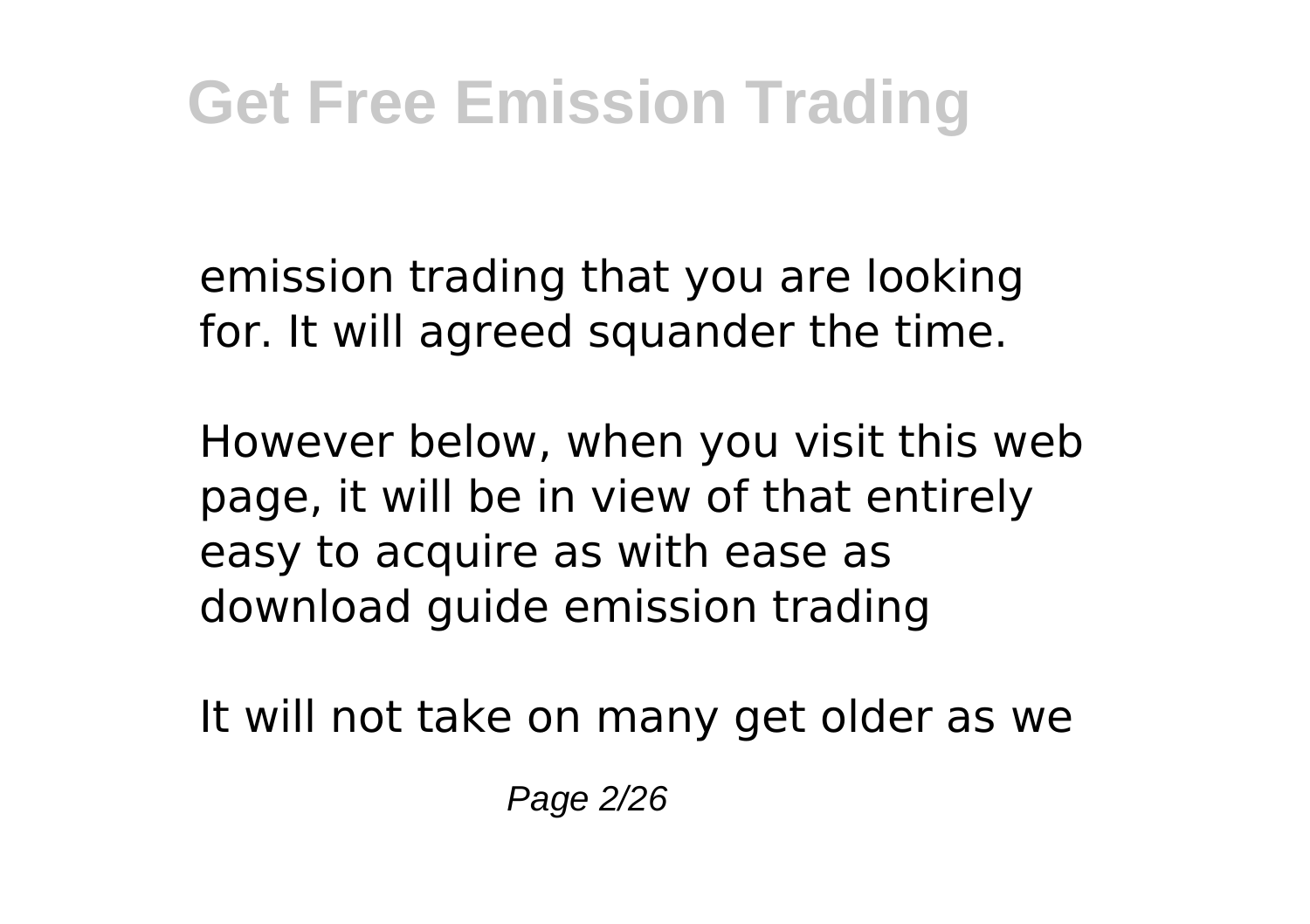explain before. You can reach it even if act out something else at house and even in your workplace. as a result easy! So, are you question? Just exercise just what we meet the expense of under as capably as evaluation **emission trading** what you later to read!

eReaderIQ may look like your typical

Page 3/26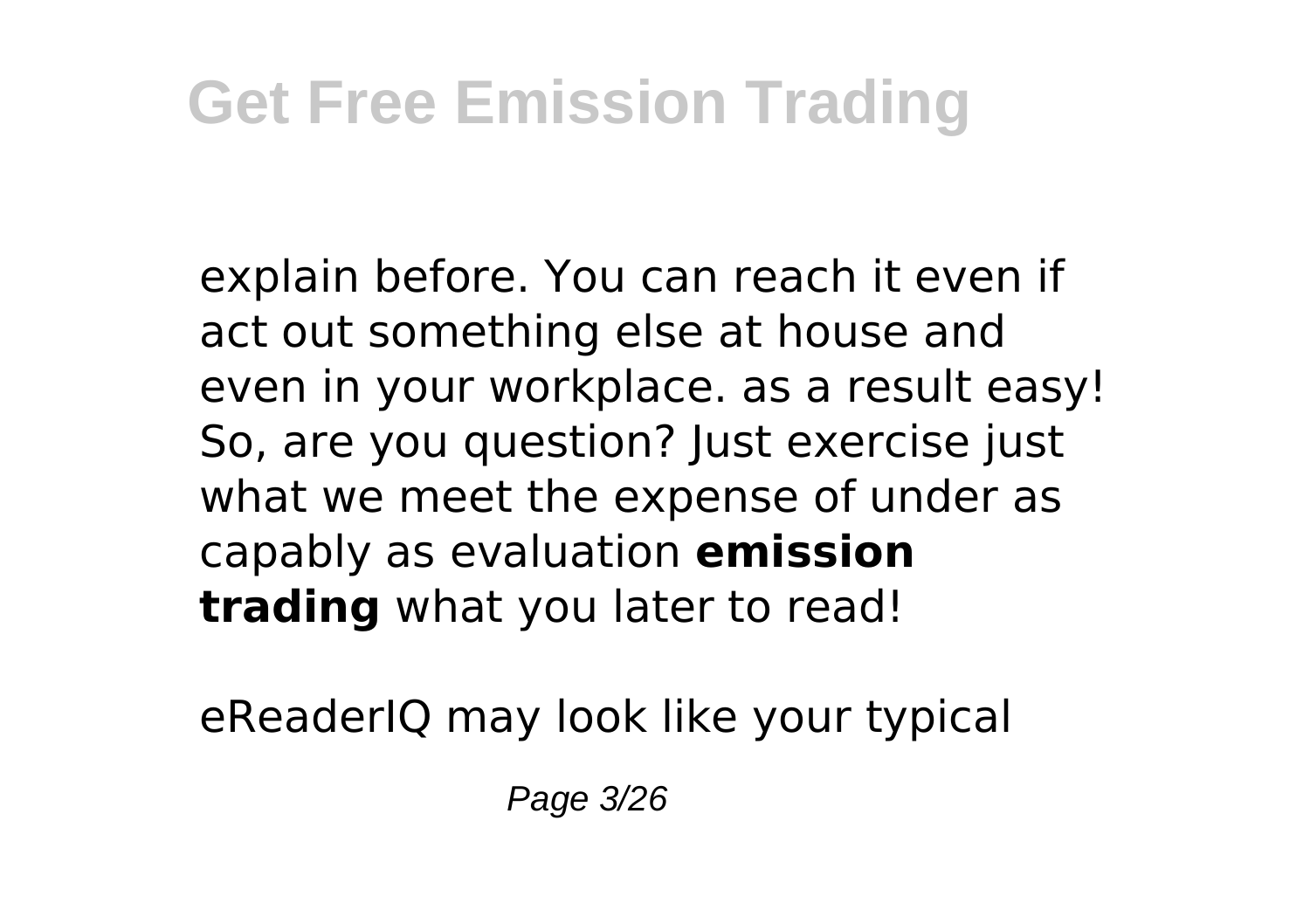free eBook site but they actually have a lot of extra features that make it a go-to place when you're looking for free Kindle books.

### **Emission Trading**

Emissions trading, as set out in Article 17 of the Kyoto Protocol, allows countries that have emission units to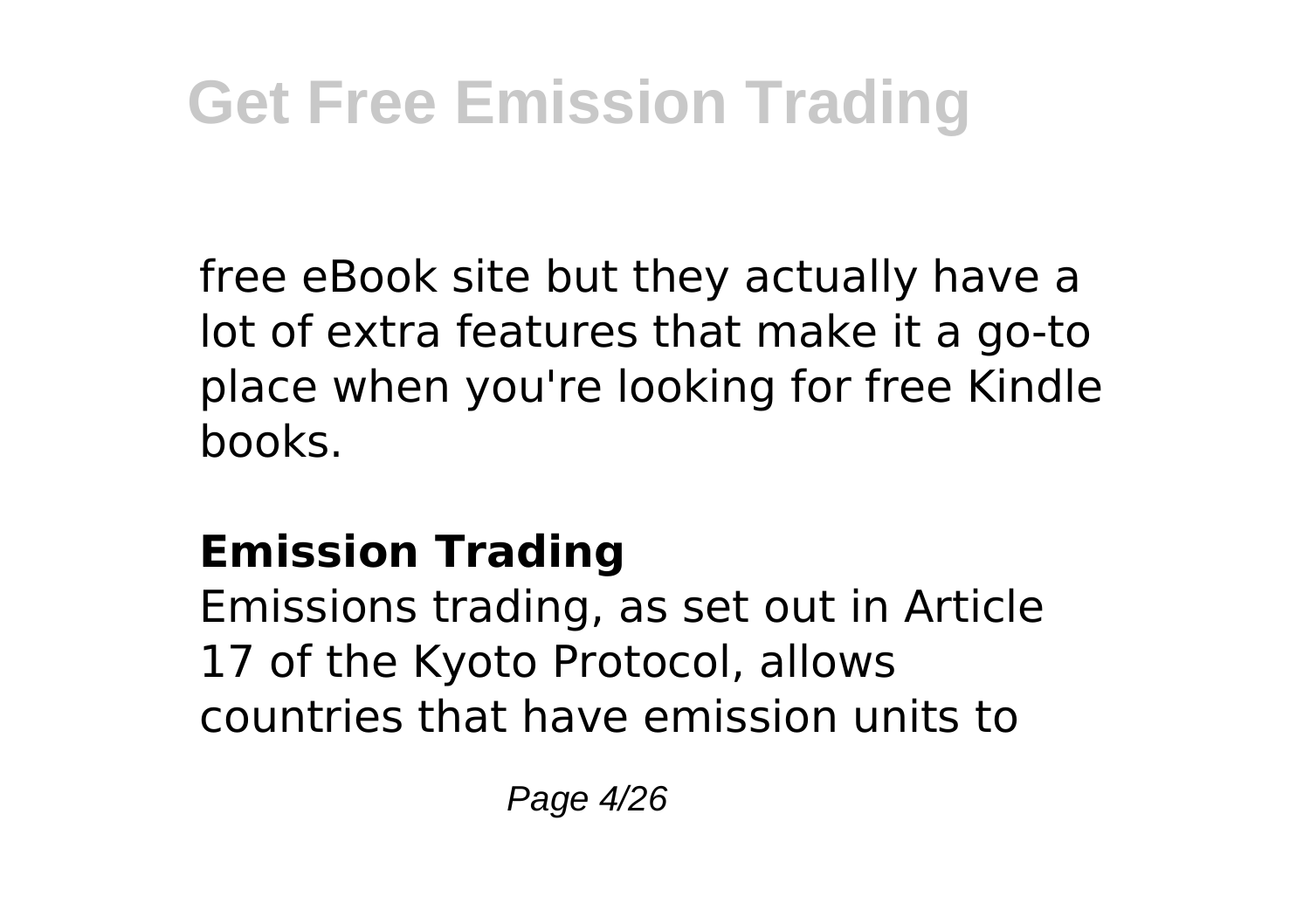spare - emissions permitted them but not "used" - to sell this excess capacity to countries that are over their targets. Thus, a new commodity was created in the form of emission reductions or removals. Since carbon dioxide is the ...

#### **Emissions Trading | UNFCCC** Emission standards, limits on pollutants

Page 5/26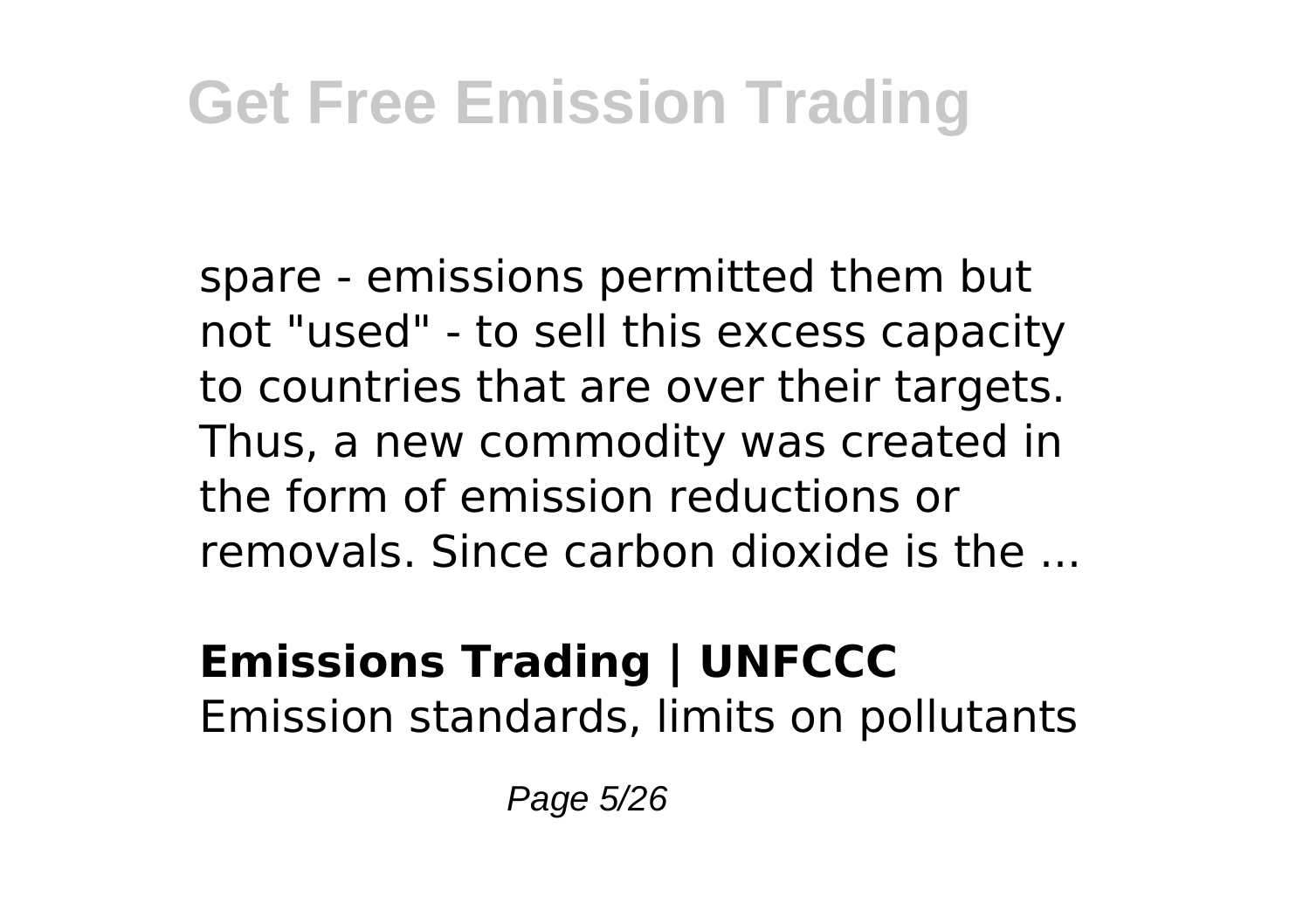that can be released into the environment; Emissions trading, a market-based approach to pollution control; Electromagnetic radiation. Emission spectrum, the frequencies of electromagnetic radiation emitted due to a molecule making a transition from a high to a lower energy state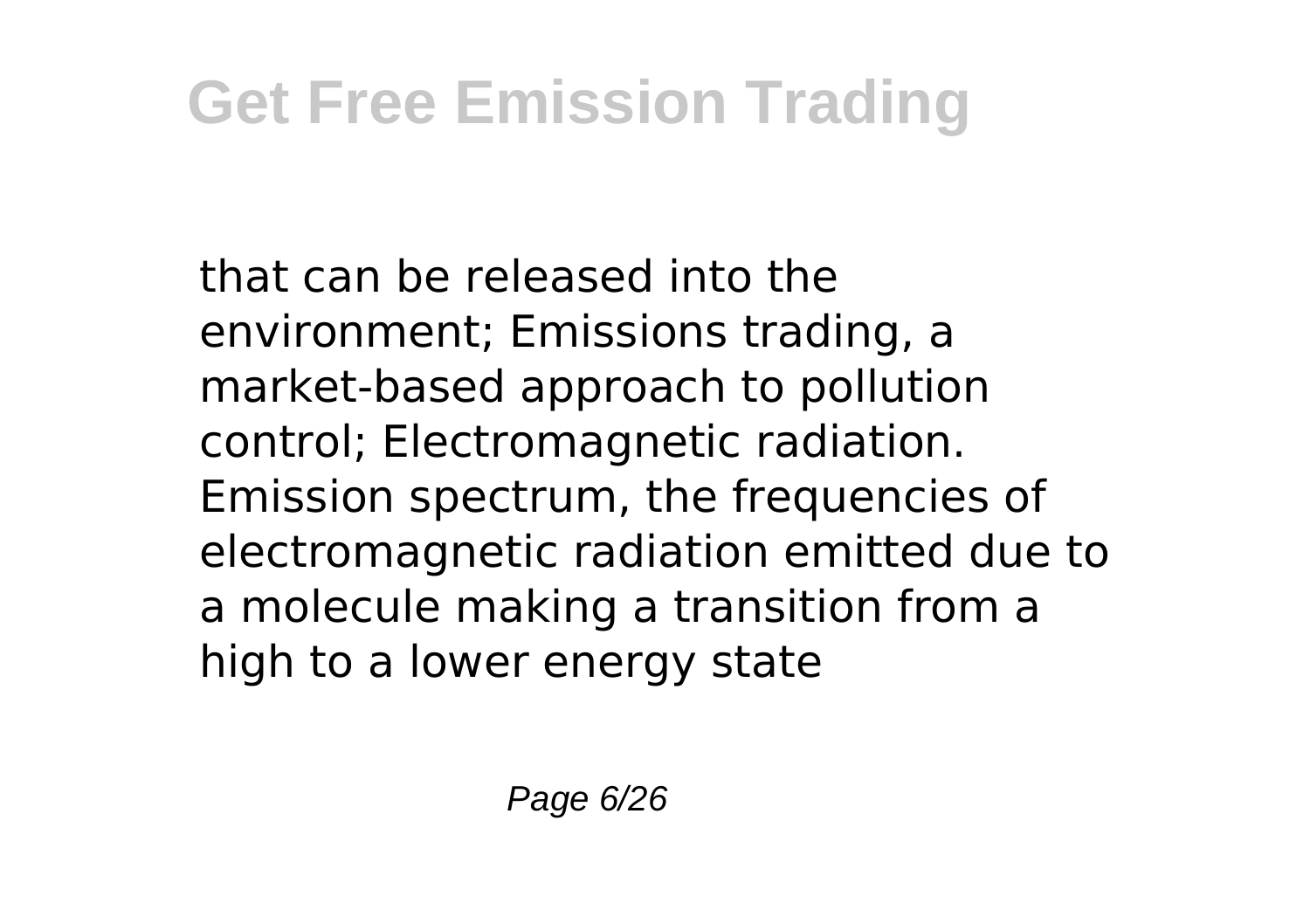### **Emission - Wikipedia**

Emission trading schemes and time charterparties Operating vessels under an ETS is a completely new situation for vessel owners and time charterers, so the learning curve will be steep.

### **Emission trading schemes and international shipping**

Page 7/26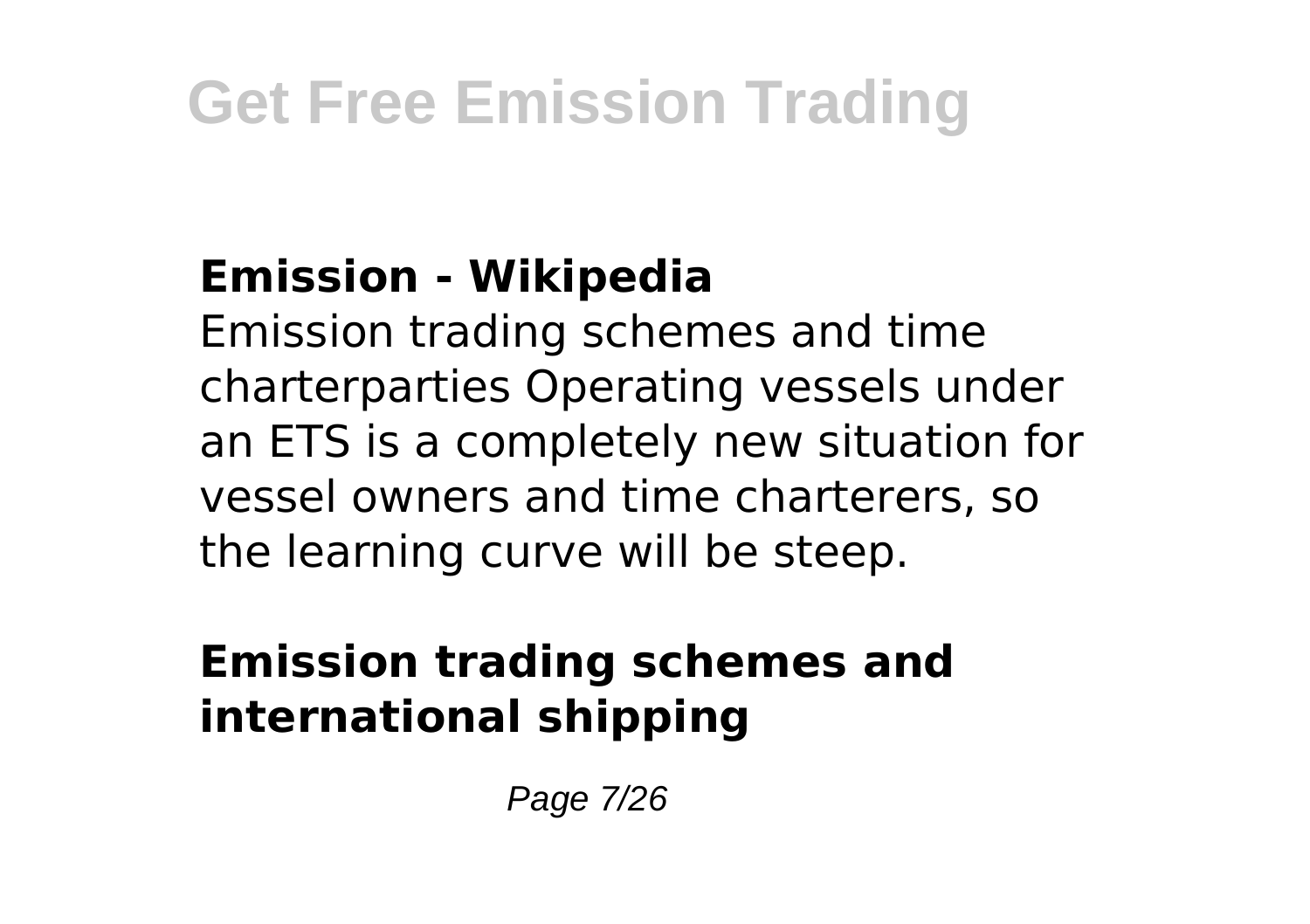The EU ETS works on the 'cap and trade' principle. A cap is set on the total amount of certain greenhouse gases that can be emitted by the installations covered by the system. The cap is reduced over time so that total emissions fall. Within the cap, installations buy or receive emissions allowances, which they can trade with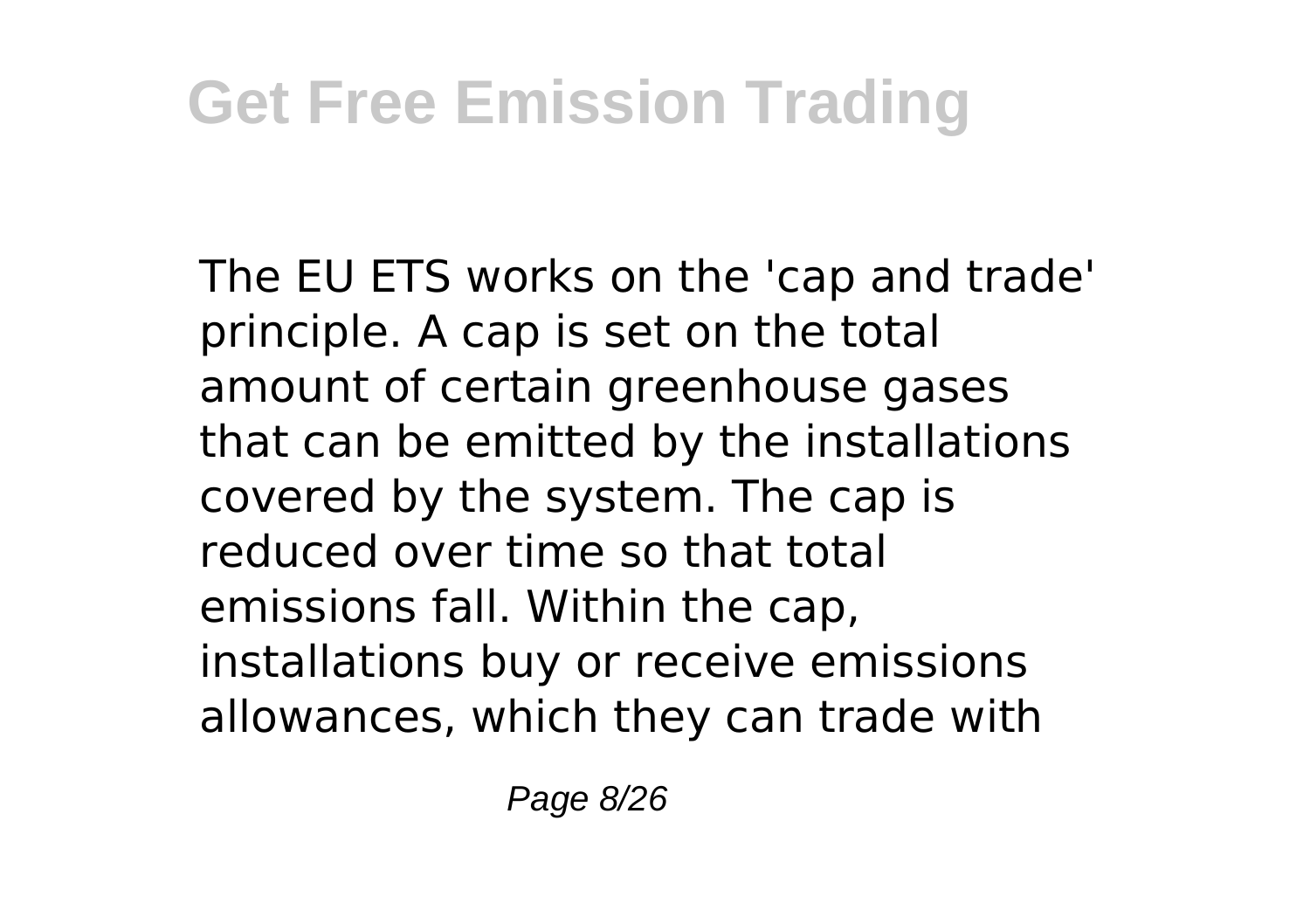one another as needed. The limit on the total number of allowances

### **EU Emissions Trading System (EU ETS)**

Emission trading systems contributes to economic efficiency by facilitating emission reductions where it is cheapest to achieve them. Polluters who would

Page 9/26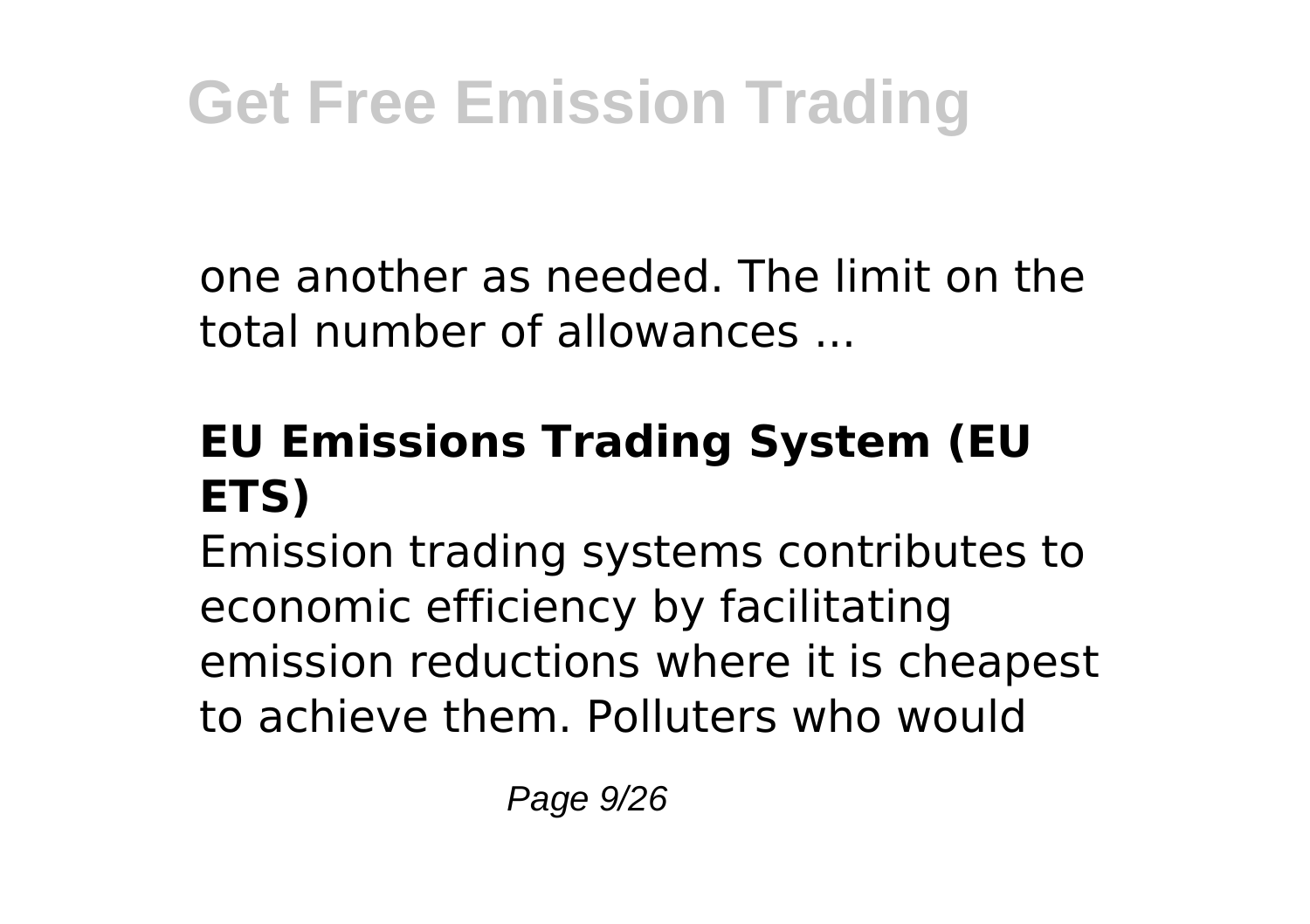find it costly to reduce their emission are allowed to buy emission allowances from polluters that can abate at lower costs. In a 'perfectly' working market, the costs of reducing an ...

**Emission trading systems - OECD** provide the most up-to-date and credible information on greenhouse gas

Page 10/26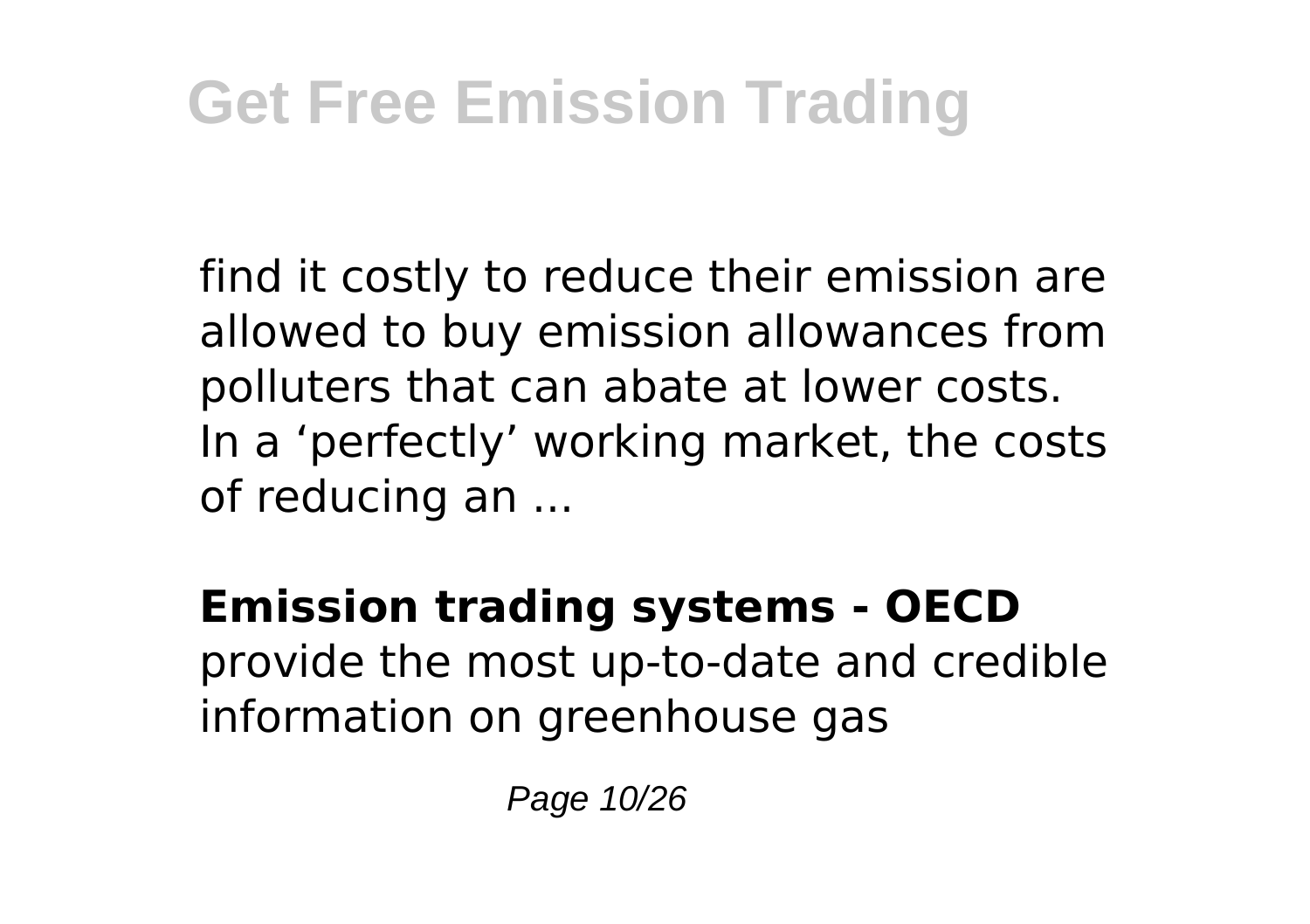emissions trading and market activity. OUR MEMBERS. YOU MAY FIND THIS INTERESTING. For over a decade, our initiative ICROA has been a leading voice in the voluntary carbon market, providing quality assurance, and guidance on emissions reductions and high quality offsetting. ...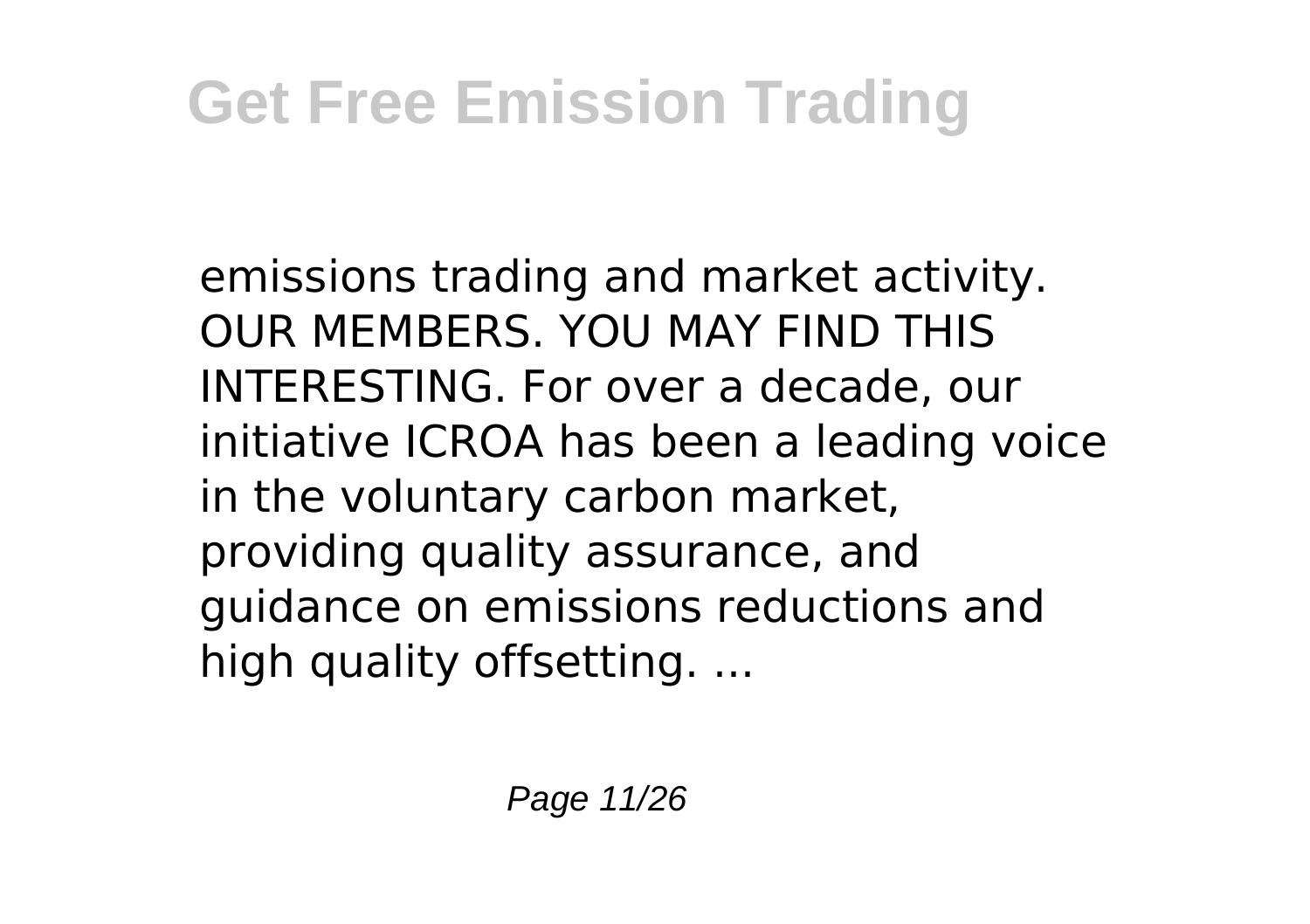**IETA - Home - Upcoming events** emission definition: 1. the act of sending out gas, heat, light, etc.: 2. an amount of gas, heat, light, etc. that is…. Learn more.

#### **EMISSION | meaning in the Cambridge English Dictionary** Emission definition, an act or instance of

Page 12/26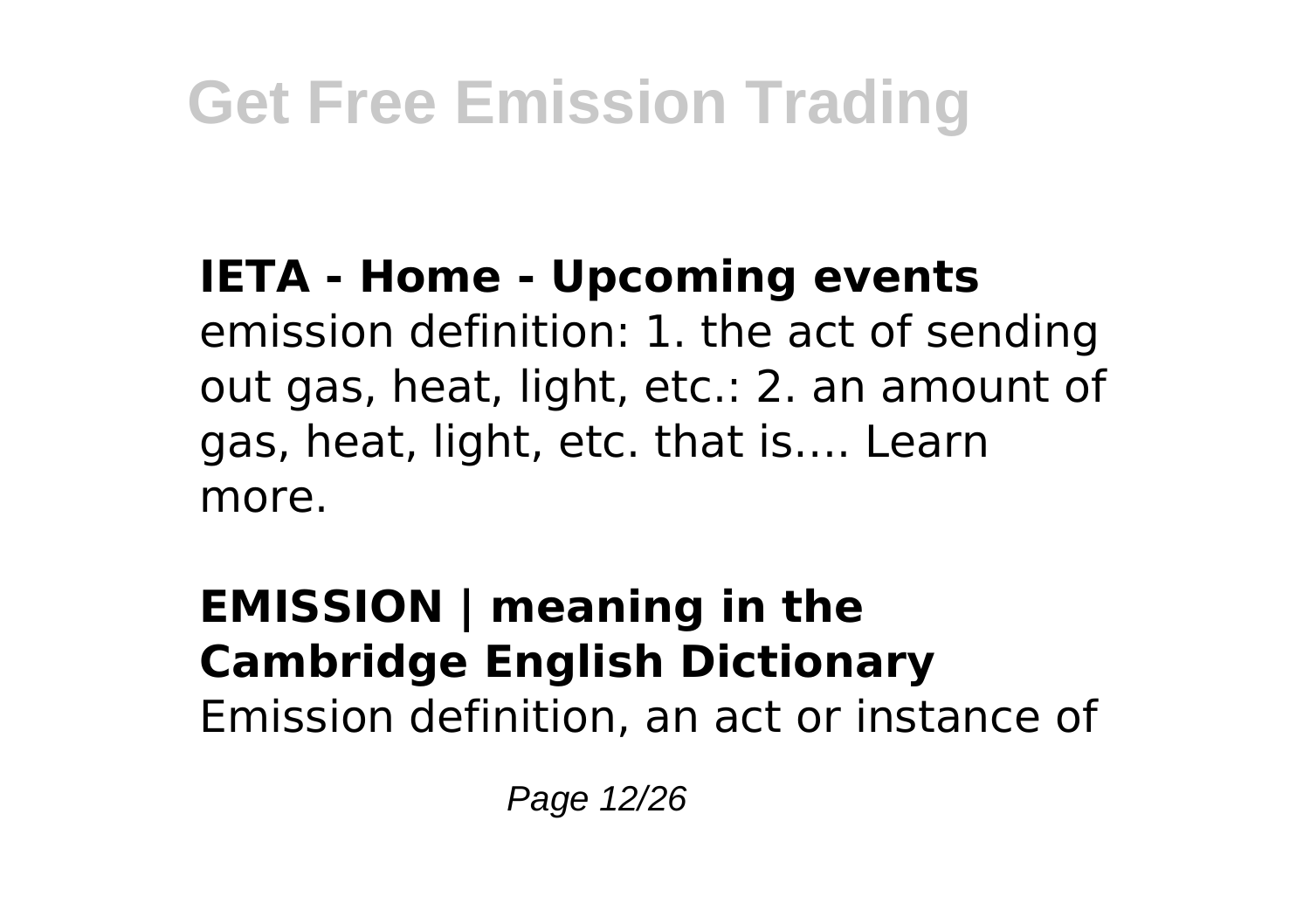emitting: the emission of poisonous fumes. See more.

#### **Emission Definition & Meaning | Dictionary.com**

The emission trading system (ETS) is an important policy instrument for China to achieve its climate targets. However, the effectiveness of ETS in emission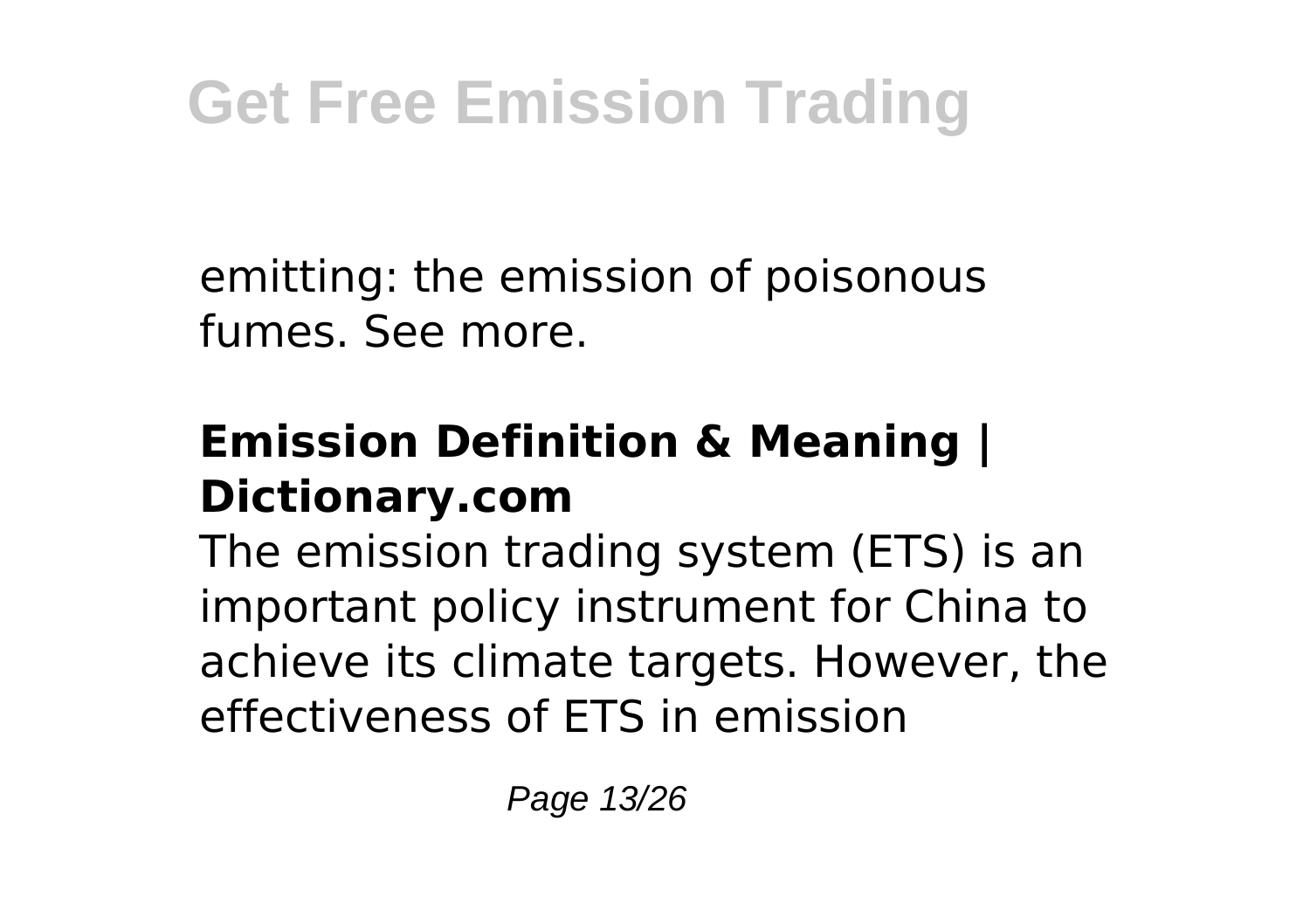reductions and its economic consequences are unknown. Using a unique dataset of firm tax records, we comprehensively assess the impacts of China's regional ETS pilots, taking advantage of ...

#### **The effectiveness of China's regional carbon market pilots in**

Page 14/26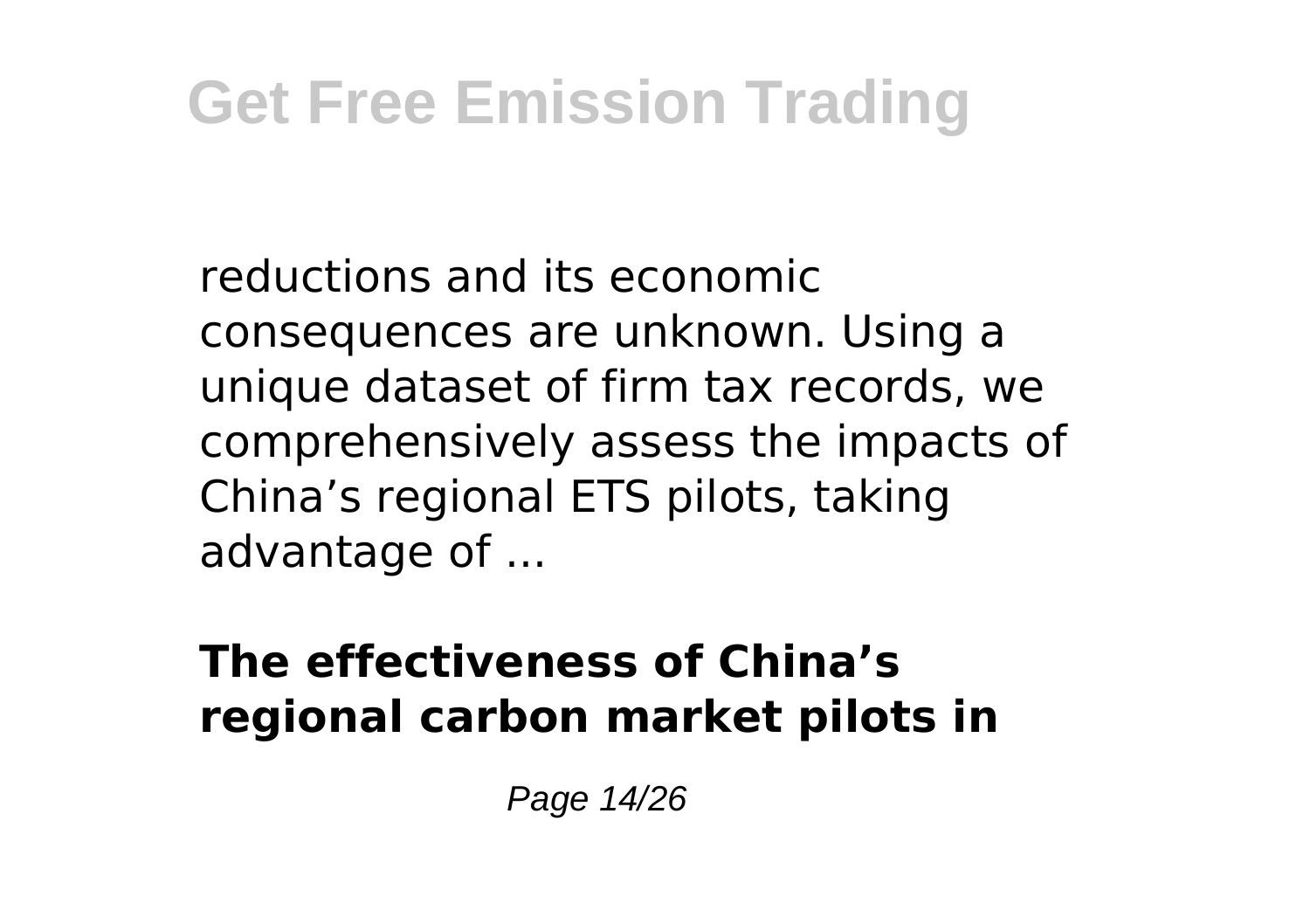**reducing ...** EUROPEAN COMMISSION. Brussels, 14.7.2021. COM(2021) 551 final. 2021/0211(COD) Proposal for a. DIRECTIVE OF THE EUROPEAN PARLIAMENT AND OF THE COUNCIL . amending Directive 2003/87/EC establishing a system for greenhouse gas emission allowance trading within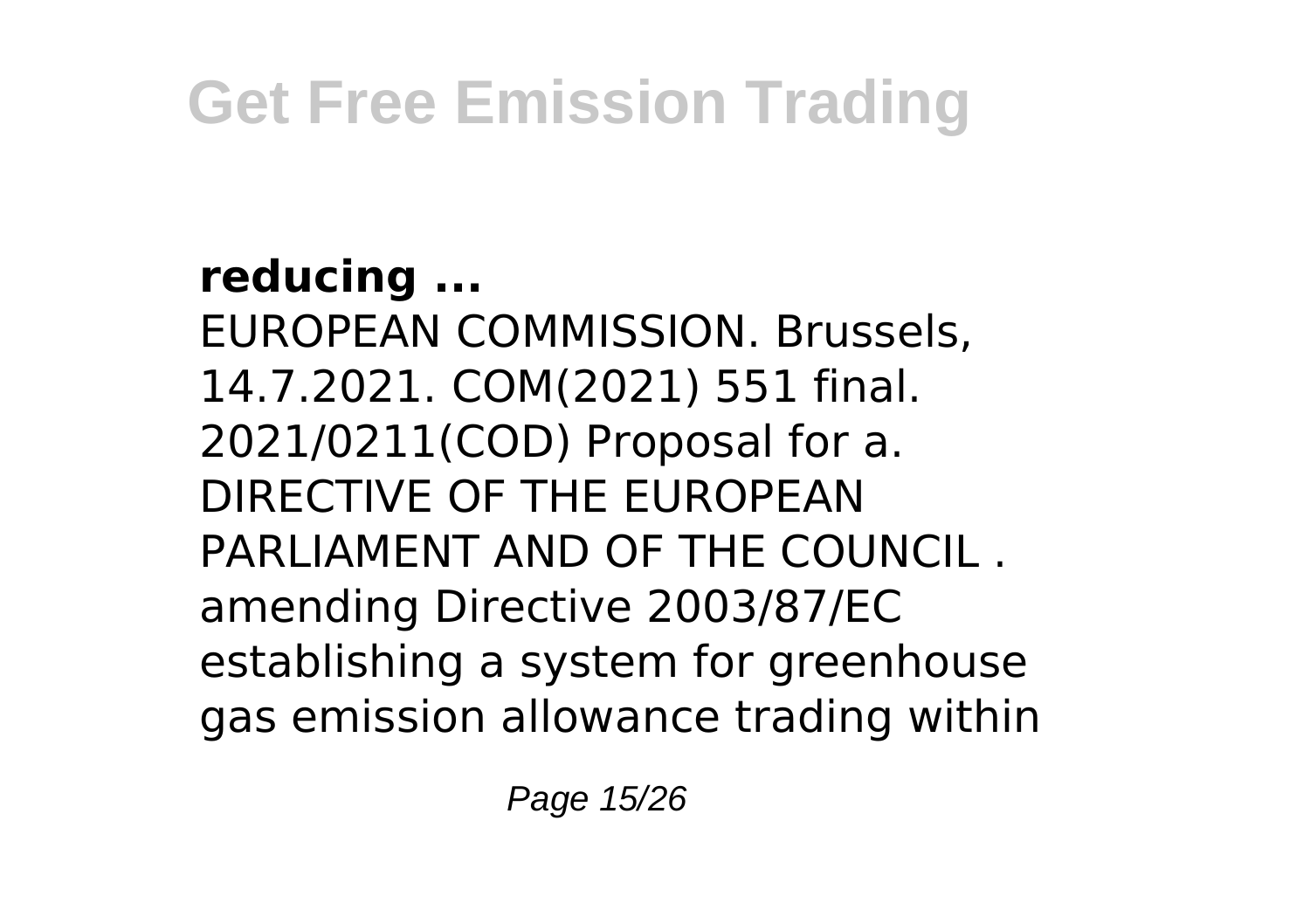the Union, Decision (EU) 2015/1814 concerning the establishment and operation of a market stability reserve for the Union greenhouse gas ...

### **EUR-Lex - 52021PC0551 - EN - EUR-Lex** EU Carbon Permits increased 1.72 EUR

or 2.13% since the beginning of 2022,

Page 16/26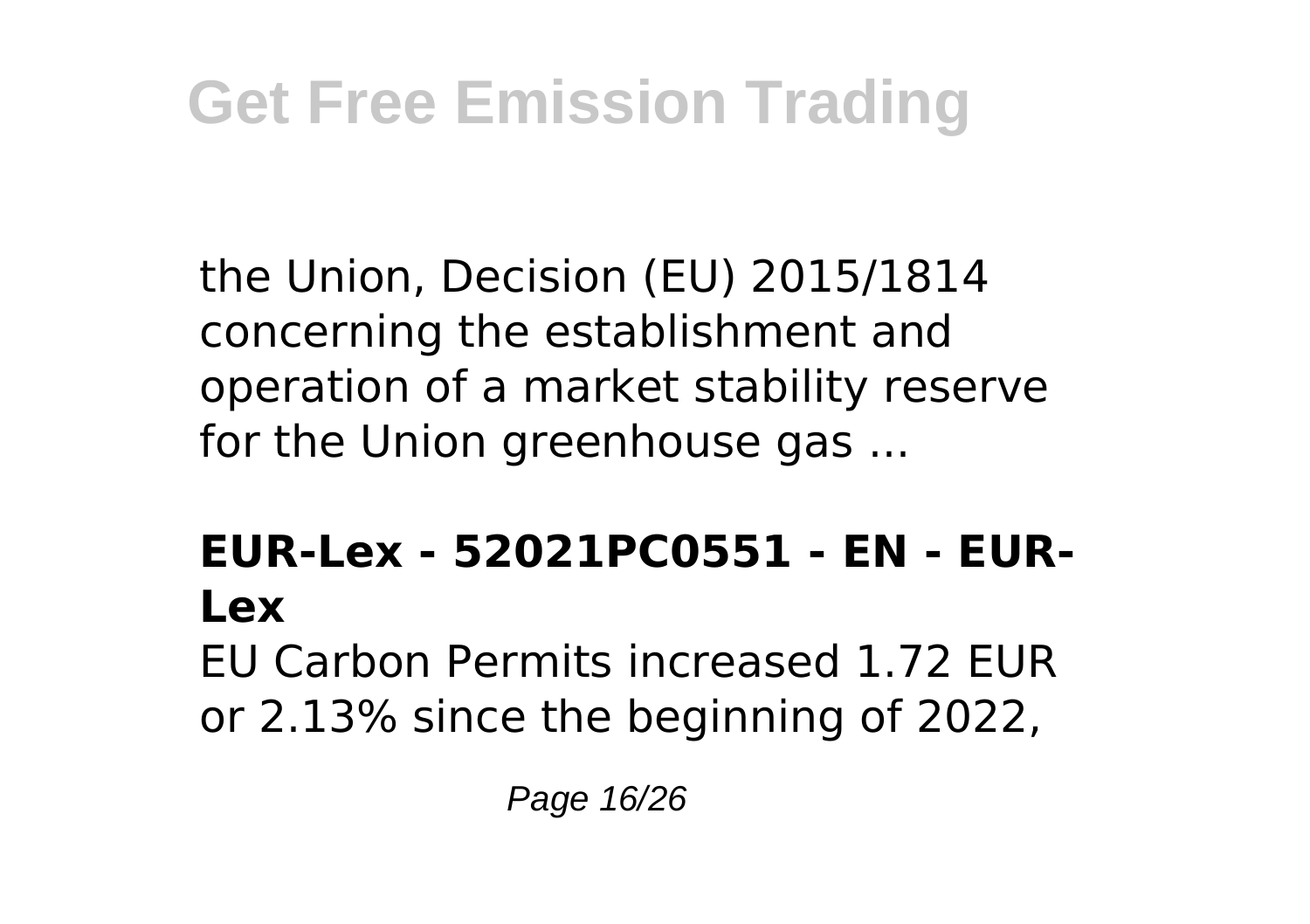according to trading on a contract for difference (CFD) that tracks the benchmark market for this commodity. Historically, EU Carbon Permits reached an all time high of 98.49 in February of 2022. This page includes a chart with historical data for EU Carbon Permits.

#### **EU Carbon Permits - 2022 Data -**

Page 17/26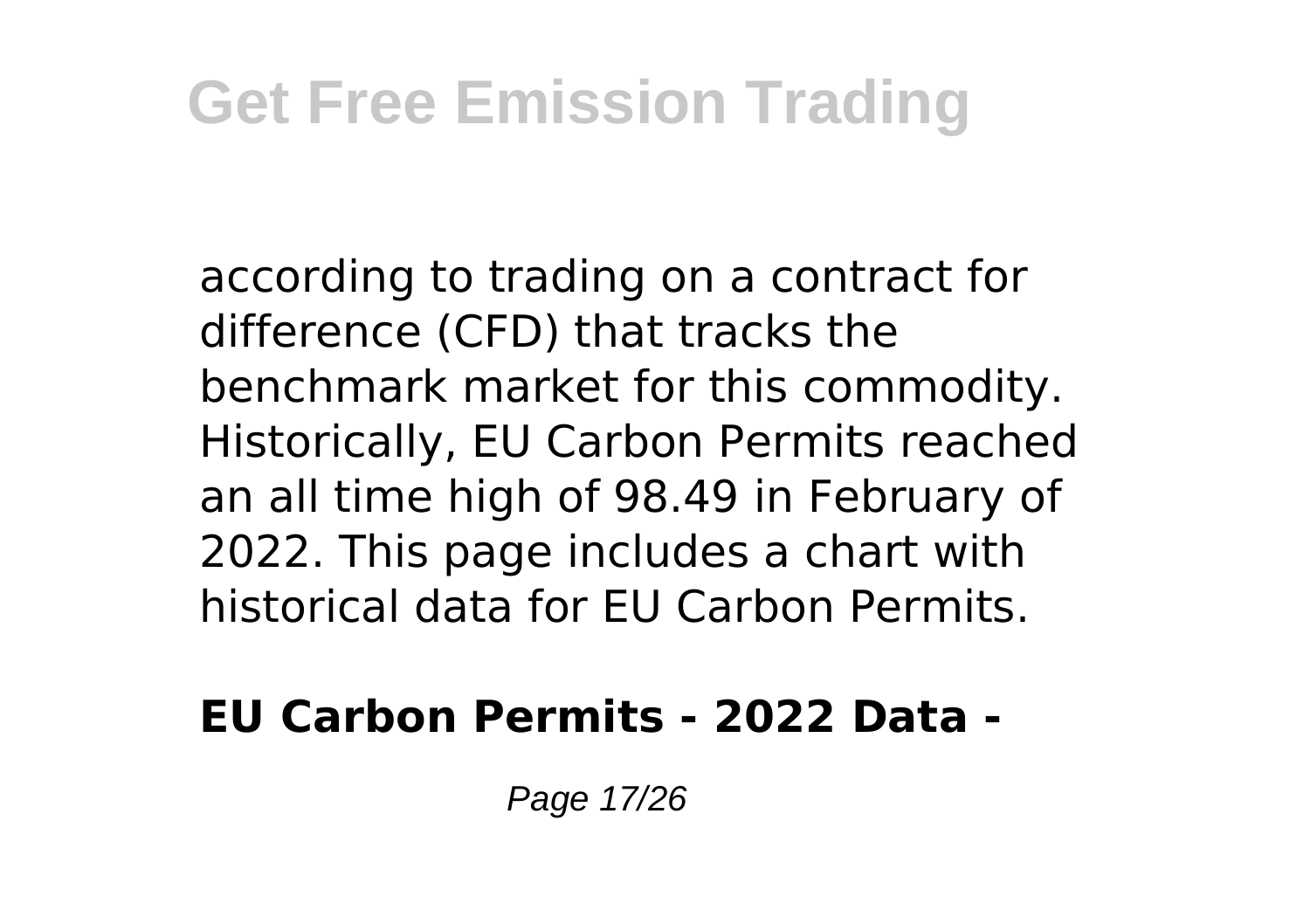### **TRADING ECONOMICS**

Emissions trading, sometimes referred to as "cap and trade" or "allowance trading," is an approach to reducing pollution that has been used successfully to protect human health and the environment. Emissions trading programs have two key components: a limit (or cap) on pollution, and tradable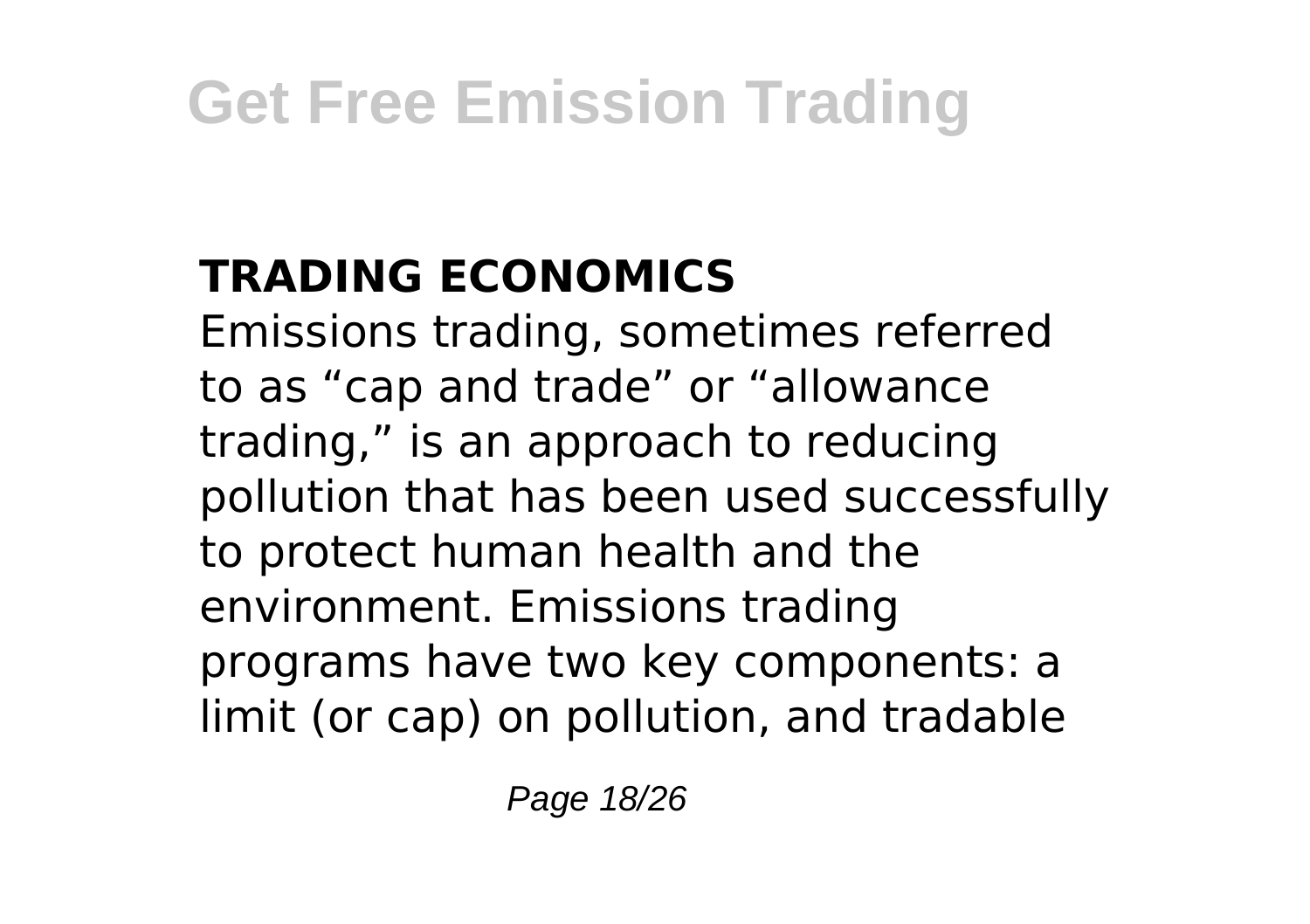allowances equal to the limit that authorize ...

**What Is Emissions Trading? | US EPA** This is the Emission Standards Reference Guide, which contains federal emission standards for onroad and nonroad vehicles and engines, and related fuel sulfur standards. ... banking,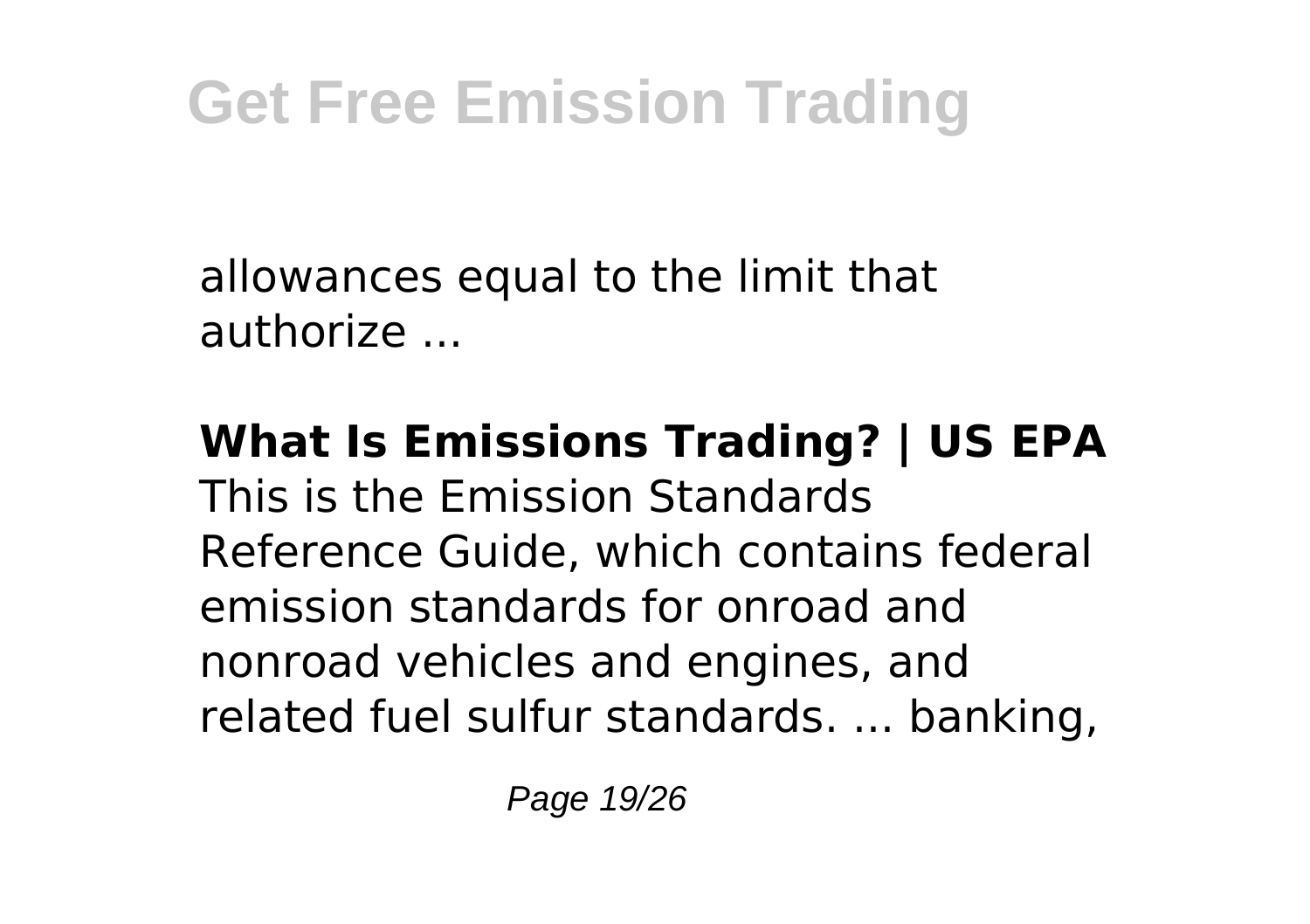and trading (ABT). This guide is for reference purposes only; it does not include detailed information about all variations and restrictions associated with the  $\overline{\phantom{a}}$ 

**Emission Standards Reference Guide for On-road and Nonroad Vehicles and ...**

Page 20/26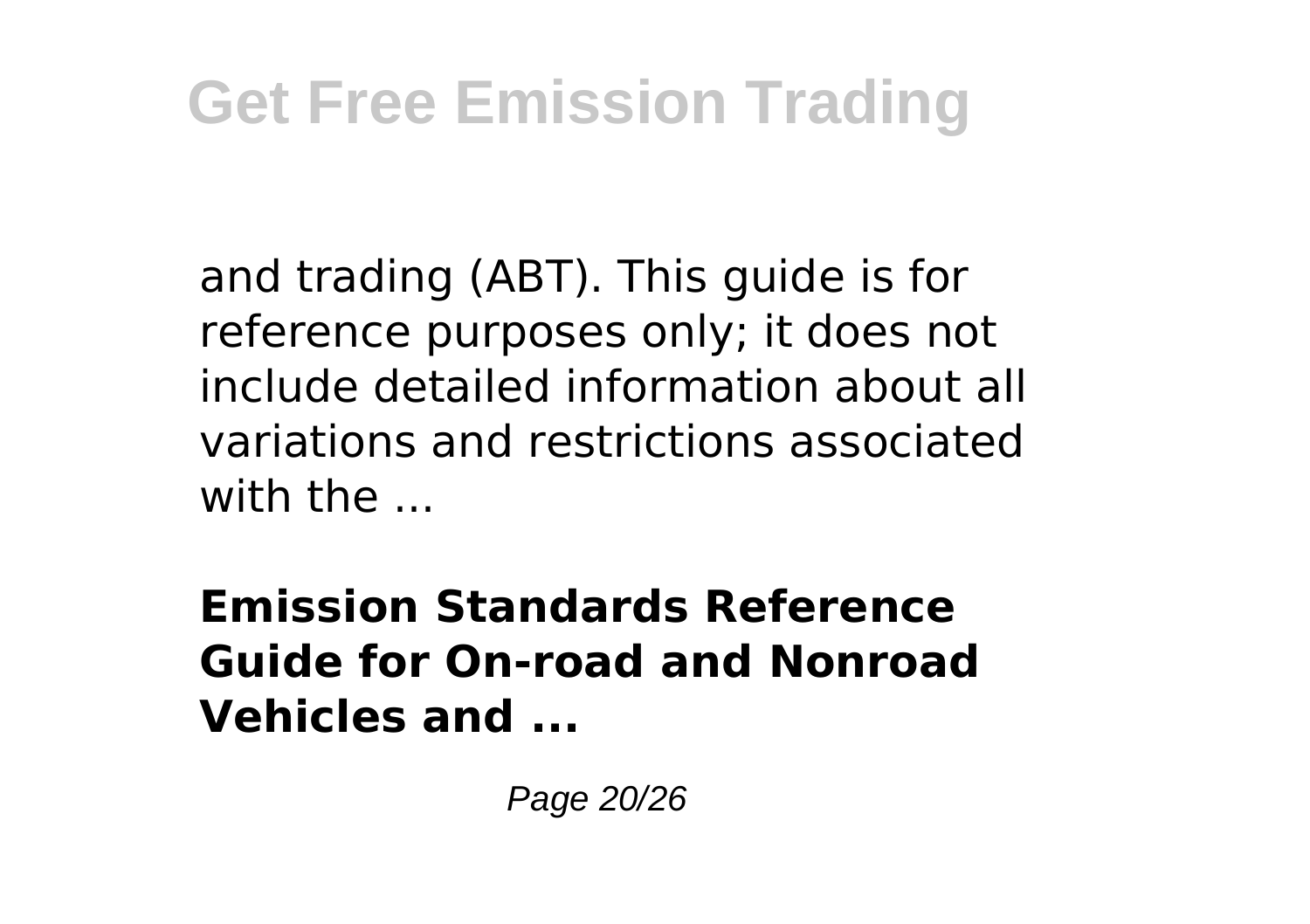Emission allowance trading should form part of a comprehensive and coherent package of policies and measures implemented at Member State and Community level. Without prejudice to the application of Articles 87 and 88 of the Treaty, where activities are covered by the Community scheme, Member States may consider the implications of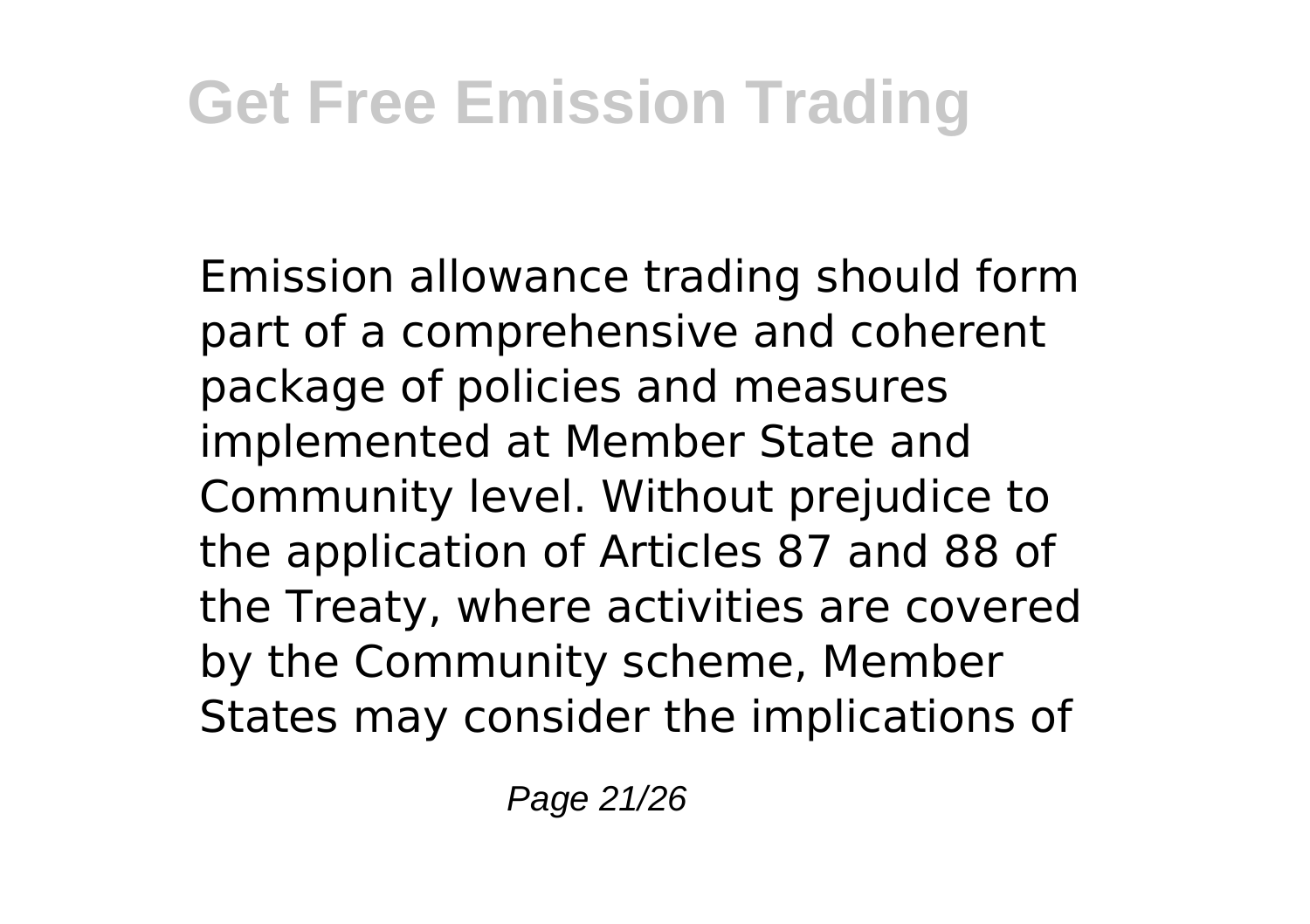regulatory ...

### **EUR-Lex - 32003L0087 - EN - EUR-Lex**

MEPs agreed that all sectors covered by the new carbon tax, or Carbon Border Adjustment Mechanism (CBAM) to give it its official name, will have to gradually phase out free allowances before 2030

Page 22/26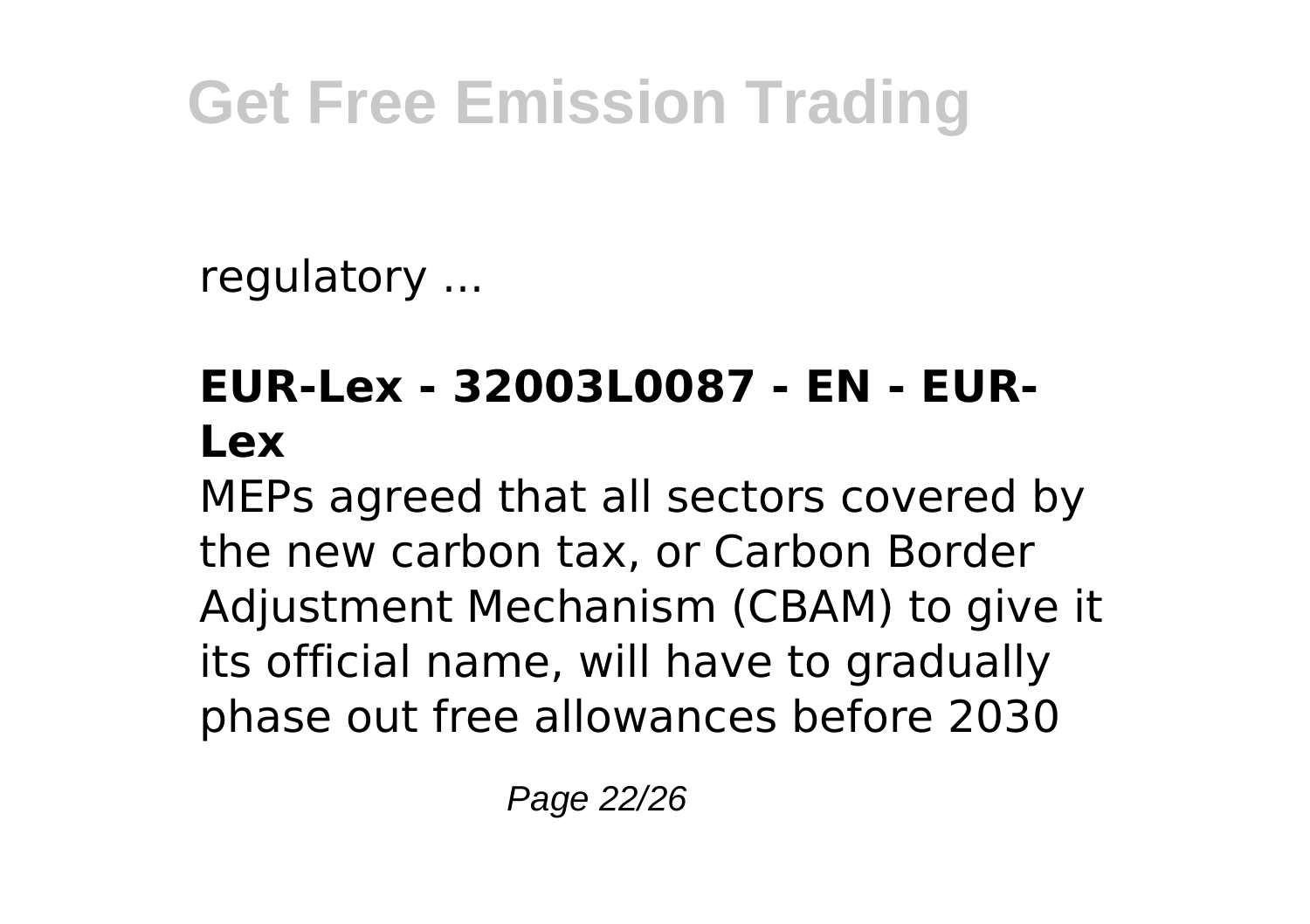— five years before the EU Commission proposal.. For aviation, the committee voted to phase out the sector's free emission allowances in 2025, instead of 2027, as proposed by the EU commission.

#### **MEPs raise ambition on EU carbon market reform**

Page 23/26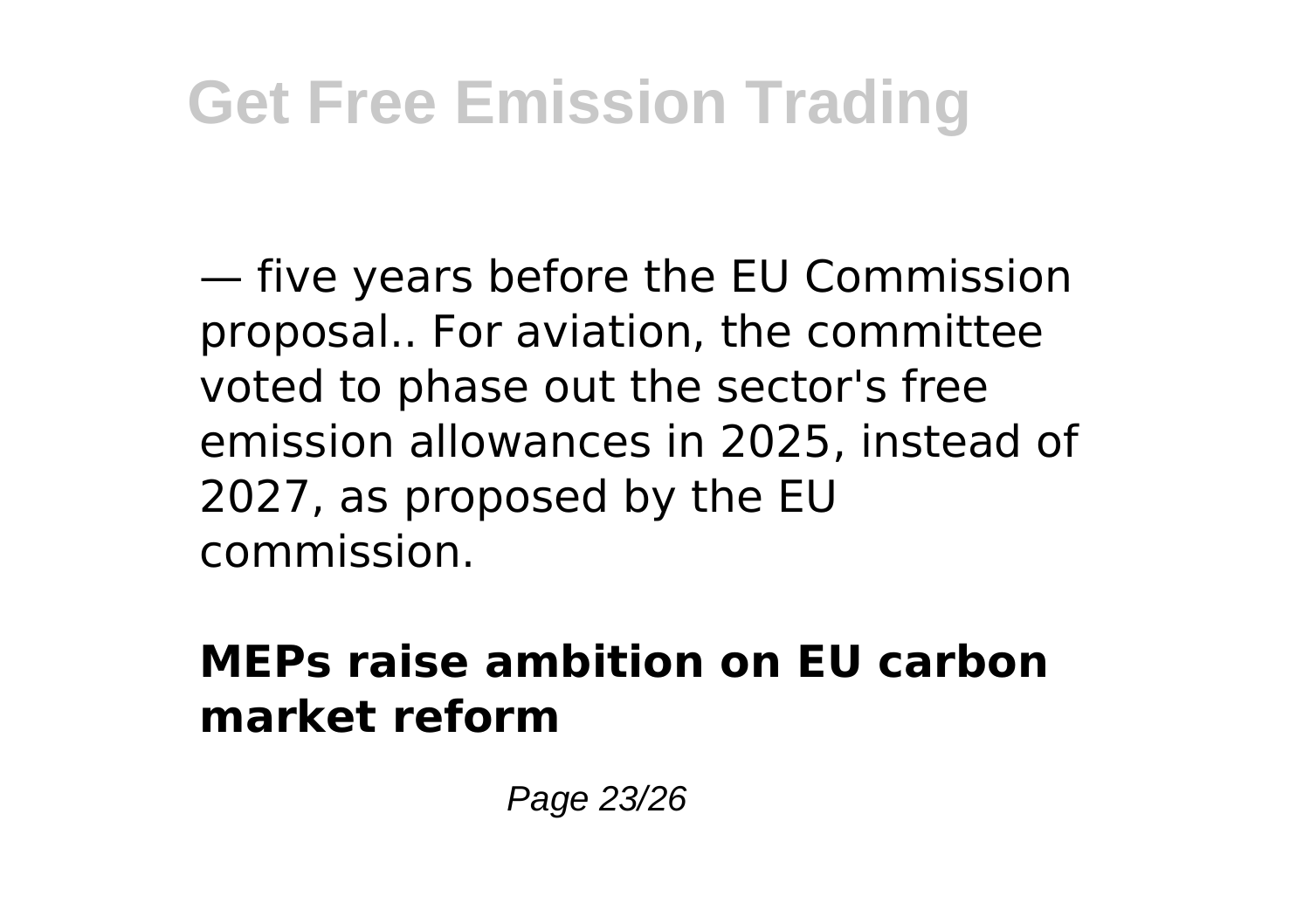Browse UKAS Accredited Organisations In Our Directory. Search By Type, Name, Region Or Category To Find Details.

### **Search Accredited Organisations By Category - UKAS**

The European Emission Trading System (ETS) is a key tool of the EU policy against climate change. It puts a price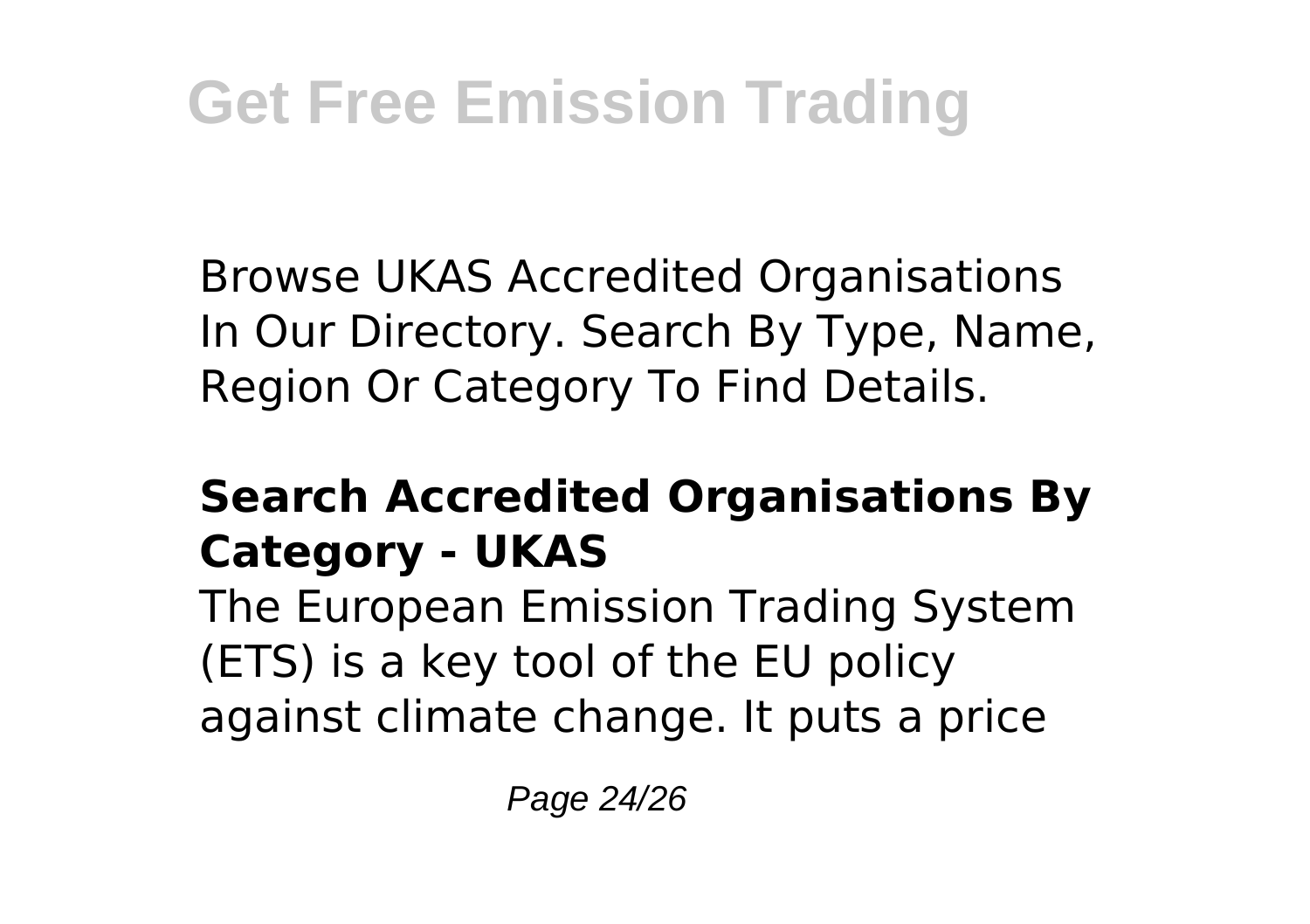on the CO2 that entities subject to compliance obligations can release to the atmosphere, with the overall objective of reducing net greenhouse gas emissions. In

Copyright code:

Page 25/26